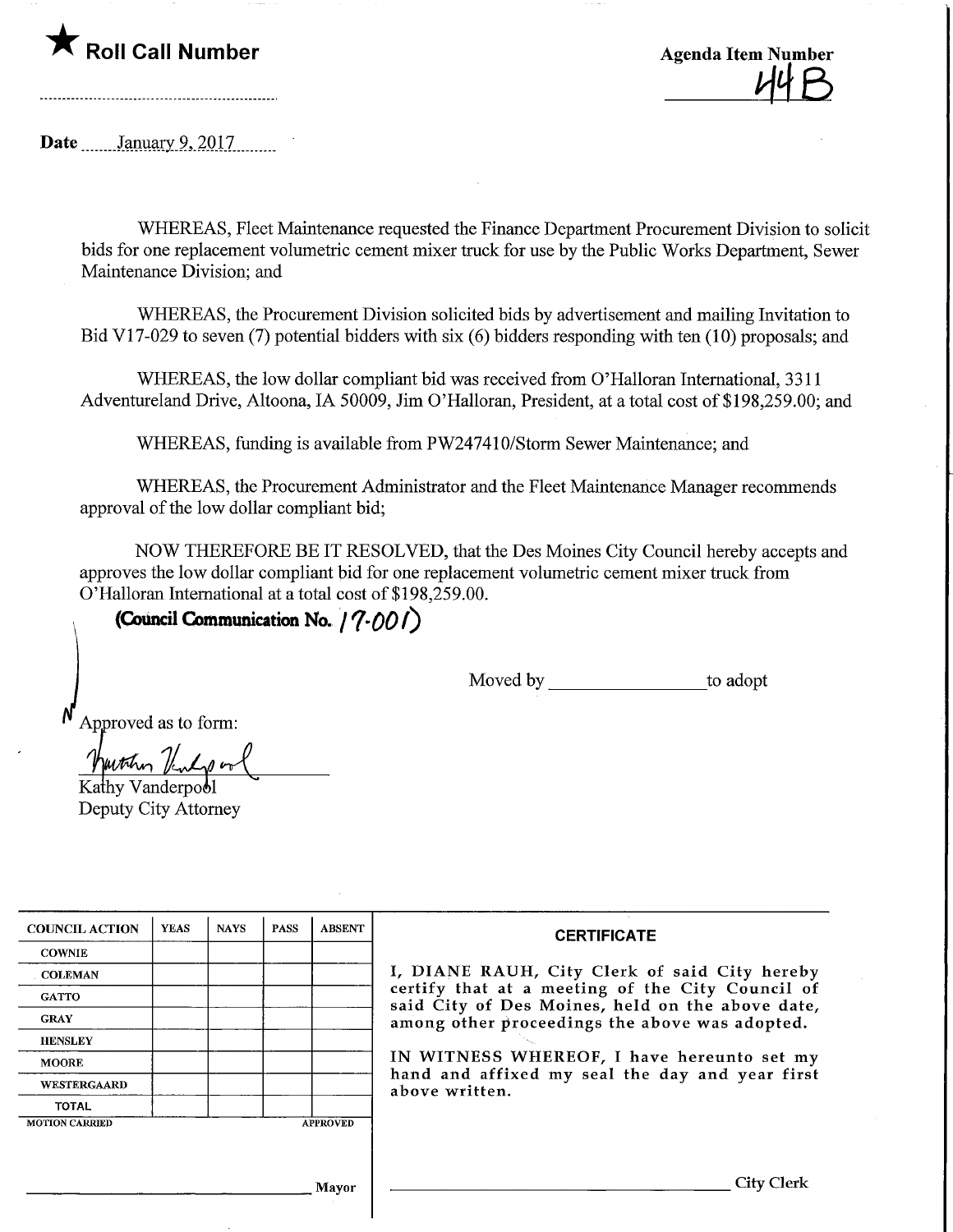## CITY OF DES MOINES - DEPARTMENT OF FINANCE - PURCHASING DIVISION

|                                                         | <b>Volumetric Cement Mixer</b>                                                                                  | <b>Fleet Maintenance</b>                                                                                 | Quote No. V17-029                                                       |                                                                   |
|---------------------------------------------------------|-----------------------------------------------------------------------------------------------------------------|----------------------------------------------------------------------------------------------------------|-------------------------------------------------------------------------|-------------------------------------------------------------------|
|                                                         | Opened: 11/10/17                                                                                                | Opened by: mv                                                                                            | Req. #17903146                                                          |                                                                   |
| Bidder<br>Address<br>City<br>Terms                      | <b>GATR Truck Center</b><br>5325 NE 14th Street<br>Des Moines, IA 50313<br><b>Net 30</b>                        | <b>GATR Truck Center</b>                                                                                 | O'Halloran International, Inc.<br>P.O. Box 1804<br>Des Moines, IA 50305 | O'Halloran international, Inc.                                    |
| FOB:<br>Delivery:                                       | 120 days                                                                                                        |                                                                                                          | City Garage<br>120 to 160 days                                          |                                                                   |
| 1 Each - Volumetric Cement Mixter Truck                 | OPTION 1<br>\$189,499.00                                                                                        | OPTION 2<br>\$199,499.00                                                                                 | <b>Bid #1</b><br>\$188,259.00                                           | <b>Bid #2</b><br>\$198,259.00                                     |
| Cab/Chassis Make/Model/Year                             | 2018 Volvo VHD64F200                                                                                            | 2018 Volvo VHD64F200                                                                                     | 2017 or 2018 International<br>WorkStar                                  | 2017 or 2018 International                                        |
| Body Make/Model                                         | CemenTech MCD10-150                                                                                             | CemenTech C60                                                                                            | CemenTech MCD10-150                                                     | WorkStar<br>CemenTech C60                                         |
| Bidder<br>Address<br>City<br>Terms<br>FOB:<br>Delivery: | Harrison Truck Center<br>3601 Adventureland Drive<br>Altoona, IA 50009<br>Net 30<br>City Garage<br>180-210 days | Harrison Truck Center                                                                                    | Housby Mack<br>4747 NE 14th Street<br>Des Moines, IA 50313              | Housby Mack                                                       |
| 1 Each - Volumetric Cement Mixter Truck                 | <b>Bid #1</b><br>\$201,253.00                                                                                   | <b>Bid #2</b><br>\$191,253.00                                                                            | Bid #1<br>\$213,000.00                                                  | Bid #2<br>\$203,000.00                                            |
| Cab/Chassis Make/Model/Year                             | 2018 Freightliner 114SD                                                                                         | 2018 Freightliner 114SD                                                                                  | 2018 Mack GU813/Allison 4500                                            | 2018 Mack GU813/Allison 4500<br>4500 RDS-6<br>CemenTech MCD10-150 |
| Body Make/Model                                         | CemenTech C60                                                                                                   | CemenTech MCD10-150                                                                                      | 4500 RDS-6<br>CemenTech C60                                             |                                                                   |
| Bidder<br>Address<br>City<br>Terms<br>FOB:<br>Delivery: | MHC Kenworth<br>4111 Delaware Avenue<br>Des Moines, IA 50313<br>Des Moines<br>120 - 150 days                    | <b>Truck Country</b><br>2350 W 76th St.<br>Davenport, IA 52806<br><b>Net 30</b><br>Des Moines<br>90 days |                                                                         | No Bid From:<br>Peterbilt of Des Moines                           |
| 1 Each - Volumetric Cement Mixter Truck                 | \$210,500,00                                                                                                    | \$218,691.13                                                                                             |                                                                         |                                                                   |
| Cab/Chassis Make/Model/Year                             | 2018 Kenworth T880                                                                                              | 2017 Freightliner 1143D                                                                                  |                                                                         |                                                                   |
| Body Make/Model                                         | CemenTech C60                                                                                                   | ProAll Commander P85                                                                                     |                                                                         |                                                                   |

 $48$